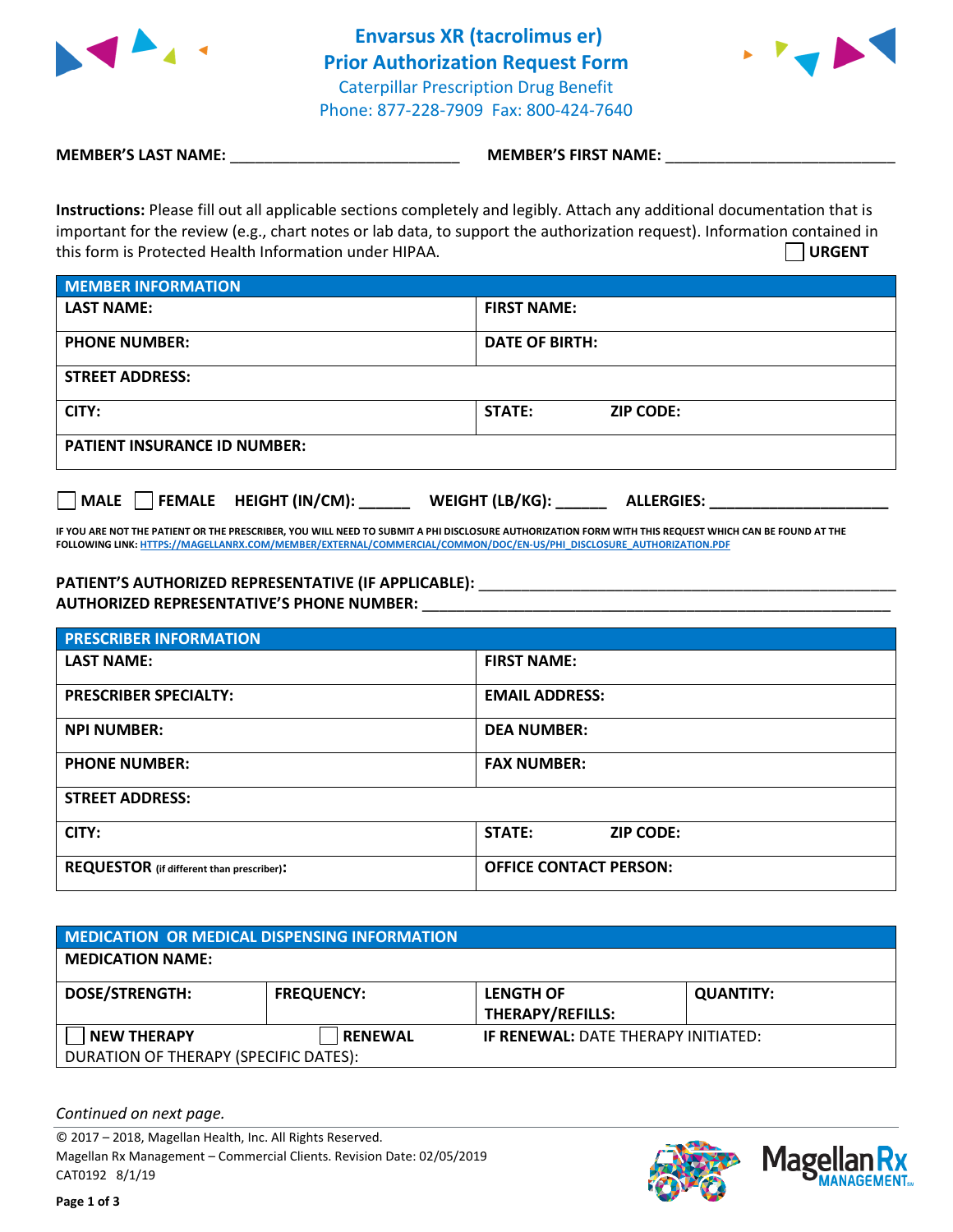



| MEMBER'S LAST NAME: NAME:                                                                                                                                                                                         | <b>MEMBER'S FIRST NAME:</b>                                                                                                                                                                                                 |                                                                                                                |  |  |
|-------------------------------------------------------------------------------------------------------------------------------------------------------------------------------------------------------------------|-----------------------------------------------------------------------------------------------------------------------------------------------------------------------------------------------------------------------------|----------------------------------------------------------------------------------------------------------------|--|--|
|                                                                                                                                                                                                                   | 1. HAS THE PATIENT TRIED ANY OTHER MEDICATIONS FOR THIS CONDITION?                                                                                                                                                          | YES (if yes, complete below)<br><b>NO</b>                                                                      |  |  |
| <b>MEDICATION/THERAPY (SPECIFY</b>                                                                                                                                                                                | <b>DURATION OF THERAPY (SPECIFY</b>                                                                                                                                                                                         | <b>RESPONSE/REASON FOR</b>                                                                                     |  |  |
| DRUG NAME AND DOSAGE):                                                                                                                                                                                            | DATES):                                                                                                                                                                                                                     | <b>FAILURE/ALLERGY:</b>                                                                                        |  |  |
|                                                                                                                                                                                                                   |                                                                                                                                                                                                                             |                                                                                                                |  |  |
|                                                                                                                                                                                                                   |                                                                                                                                                                                                                             |                                                                                                                |  |  |
|                                                                                                                                                                                                                   |                                                                                                                                                                                                                             |                                                                                                                |  |  |
| <b>2. LIST DIAGNOSES:</b>                                                                                                                                                                                         |                                                                                                                                                                                                                             | <b>ICD-10:</b>                                                                                                 |  |  |
| $\Box$ kidney transplant                                                                                                                                                                                          |                                                                                                                                                                                                                             |                                                                                                                |  |  |
| □ Other diagnosis: ______________________ICD-10 Code(s): ______________________                                                                                                                                   |                                                                                                                                                                                                                             |                                                                                                                |  |  |
|                                                                                                                                                                                                                   |                                                                                                                                                                                                                             |                                                                                                                |  |  |
|                                                                                                                                                                                                                   | 3. REQUIRED CLINICAL INFORMATION: PLEASE PROVIDE ALL RELEVANT CLINICAL INFORMATION TO SUPPORT A                                                                                                                             |                                                                                                                |  |  |
| PRIOR AUTHORIZATION.                                                                                                                                                                                              |                                                                                                                                                                                                                             |                                                                                                                |  |  |
| <b>Clinical Information:</b>                                                                                                                                                                                      |                                                                                                                                                                                                                             |                                                                                                                |  |  |
| <b>Initial Criteria:</b>                                                                                                                                                                                          |                                                                                                                                                                                                                             |                                                                                                                |  |  |
|                                                                                                                                                                                                                   | Has the patient received prior treatment with immediate-release tacrolimus? $\Box$ Yes $\Box$ No Please submit                                                                                                              |                                                                                                                |  |  |
| documentation of dates of service.                                                                                                                                                                                |                                                                                                                                                                                                                             |                                                                                                                |  |  |
|                                                                                                                                                                                                                   |                                                                                                                                                                                                                             |                                                                                                                |  |  |
|                                                                                                                                                                                                                   | Does the tacrolimus trough levels with the lowest dose of immediate-release tacrolimus (0.5mg twice daily) exceed<br><b>7ng/ml?</b> $\Box$ Yes $\Box$ No Please submit documentation of dates of service and trough levels. |                                                                                                                |  |  |
|                                                                                                                                                                                                                   |                                                                                                                                                                                                                             |                                                                                                                |  |  |
| <b>Renewal Criteria:</b>                                                                                                                                                                                          |                                                                                                                                                                                                                             |                                                                                                                |  |  |
|                                                                                                                                                                                                                   | Has the patient been receiving at least 4 months of treatment with Envarsus XR? $\Box$ Yes $\Box$ No Please submit                                                                                                          |                                                                                                                |  |  |
| documentation of dates of service.                                                                                                                                                                                |                                                                                                                                                                                                                             |                                                                                                                |  |  |
|                                                                                                                                                                                                                   |                                                                                                                                                                                                                             |                                                                                                                |  |  |
|                                                                                                                                                                                                                   | If yes to above, is the patient's tacrolimus trough level lower than the most recent trough level obtained during                                                                                                           |                                                                                                                |  |  |
|                                                                                                                                                                                                                   | treatment using lowest-dose of immediate-release tacrolimus? □ Yes □ No Please submit documentation of dates                                                                                                                |                                                                                                                |  |  |
| of service and trough levels.                                                                                                                                                                                     |                                                                                                                                                                                                                             |                                                                                                                |  |  |
|                                                                                                                                                                                                                   |                                                                                                                                                                                                                             |                                                                                                                |  |  |
|                                                                                                                                                                                                                   | Are there any other comments, diagnoses, symptoms, medications tried or failed, and/or any other information the                                                                                                            |                                                                                                                |  |  |
| physician feels is important to this review?                                                                                                                                                                      |                                                                                                                                                                                                                             |                                                                                                                |  |  |
|                                                                                                                                                                                                                   |                                                                                                                                                                                                                             |                                                                                                                |  |  |
|                                                                                                                                                                                                                   |                                                                                                                                                                                                                             |                                                                                                                |  |  |
|                                                                                                                                                                                                                   |                                                                                                                                                                                                                             |                                                                                                                |  |  |
|                                                                                                                                                                                                                   | Please note: Not all drugs/diagnosis are covered on all plans. This request may be denied unless all required                                                                                                               |                                                                                                                |  |  |
| information is received.                                                                                                                                                                                          |                                                                                                                                                                                                                             |                                                                                                                |  |  |
| ATTESTATION: I attest the information provided is true and accurate to the best of my knowledge. I understand that                                                                                                |                                                                                                                                                                                                                             |                                                                                                                |  |  |
| the Health Plan, insurer, Medical Group or its designees may perform a routine audit and request the medical                                                                                                      |                                                                                                                                                                                                                             |                                                                                                                |  |  |
| information necessary to verify the accuracy of the information reported on this form.                                                                                                                            |                                                                                                                                                                                                                             |                                                                                                                |  |  |
|                                                                                                                                                                                                                   |                                                                                                                                                                                                                             |                                                                                                                |  |  |
|                                                                                                                                                                                                                   | Prescriber Signature or Electronic I.D. Verification: ___________________________                                                                                                                                           | Date: and the state of the state of the state of the state of the state of the state of the state of the state |  |  |
|                                                                                                                                                                                                                   |                                                                                                                                                                                                                             |                                                                                                                |  |  |
|                                                                                                                                                                                                                   | <b>CONFIDENTIALITY NOTICE:</b> The documents accompanying this transmission contain confidential health information that is legally privileged. If                                                                          |                                                                                                                |  |  |
| you are not the intended recipient, you are hereby notified that any disclosure, copying, distribution, or action taken in reliance on the contents                                                               |                                                                                                                                                                                                                             |                                                                                                                |  |  |
| of these documents is strictly prohibited. If you have received this information in error, please notify the sender immediately (via return FAX)<br>and arrange for the return or destruction of these documents. |                                                                                                                                                                                                                             |                                                                                                                |  |  |
|                                                                                                                                                                                                                   |                                                                                                                                                                                                                             |                                                                                                                |  |  |

© 2017 – 2018, Magellan Health, Inc. All Rights Reserved. Magellan Rx Management – Commercial Clients. Revision Date: 02/05/2019 CAT0192 8/1/19

**Page 2 of 3**



**Magellar** 

**Ilan Rx<br>ANAGEMENT**